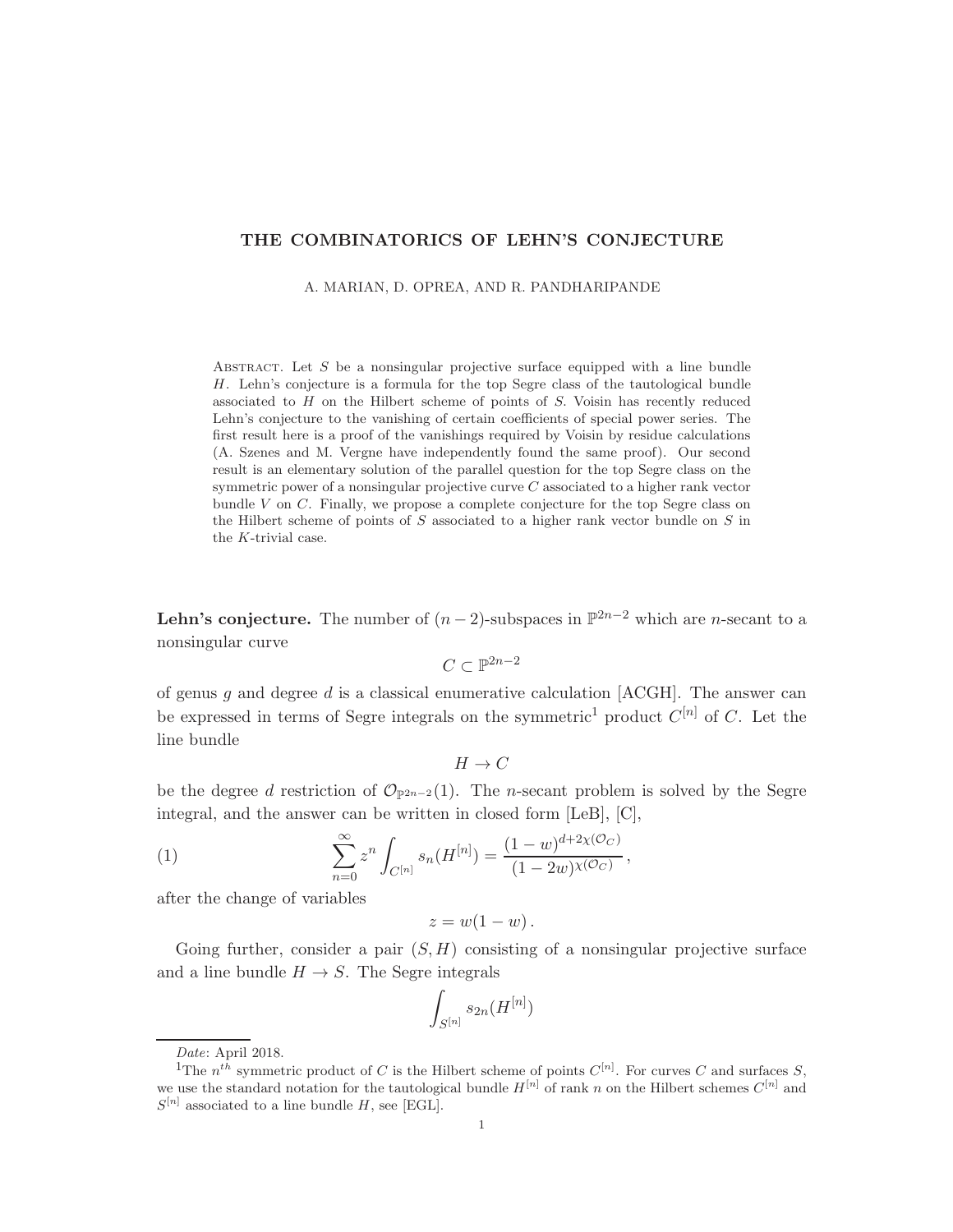on the Hilbert scheme of points  $S^{[n]}$  count the n-secants of dimension  $n-2$  to the image of the surface

$$
S\to \mathbb{P}^{3n-2}\,,\quad H=\mathcal{O}_{\mathbb{P}^{3n-2}}(1)|_S\,.
$$

The following conjecture was made by Lehn [L]:

(2) 
$$
\sum_{n=0}^{\infty} z^n \int_{S^{[n]}} s_{2n}(H^{[n]}) = \frac{(1-w)^a (1-2w)^b}{(1-6w+6w^2)^c}
$$

for constants

$$
a = H \cdot K_S - 2K_S^2
$$
,  $b = (H - K_S)^2 + 3\chi(\mathcal{O}_S)$ ,  $c = \frac{1}{2}H(H - K_S) + \chi(\mathcal{O}_S)$ .

A more complicated change of variables is needed here,

$$
z = \frac{w(1-w)(1-2w)^4}{(1-6w+6w^2)^3}.
$$

The first few terms are

$$
z = w + 9w^2 + 68w^3 + \dots \iff w = z - 9z^2 + 94z^3 + \dots
$$

For K-trivial surfaces, Lehn's conjecture was established in [MOP] via a study of the virtual geometry of a suitable Quot scheme. The results in  $[V]$  on blowups of  $K3$ surfaces, obtained via classical geometry, provide the missing geometric pieces needed to establish Lehn's conjecture in full generality.

## Theorem 1. Lehn's conjecture holds for all surfaces.

Proof. By the results of [EGL], the Segre series can be written in the form

(3) 
$$
\sum_{n=0}^{\infty} z^n \int_{S^{[n]}} s_{2n}(H^{[n]}) = A_1(z)^{H^2} \cdot A_2(z)^{\chi(\mathcal{O}_S)} \cdot A_3(z)^{H \cdot K_S} \cdot A_4(z)^{K_S^2}
$$

for four universal power series

$$
A_1, A_2, A_3, A_4 \in \mathbb{Q}[[z]]
$$
.

Lehn's conjecture consists of the following evaluations:

(4) 
$$
A_1(z) = \frac{1 - 2w}{(1 - 6w + 6w^2)^{\frac{1}{2}}}, \qquad A_2(z) = \frac{(1 - 2w)^3}{1 - 6w + 6w^2},
$$

$$
A_3(z) = \frac{(1 - w)(1 - 6w + 6w^2)^{\frac{1}{2}}}{(1 - 2w)^2}, \qquad A_4(z) = \frac{1 - 2w}{(1 - w)^2}.
$$

The expressions for  $A_1, A_2$  in (4) were proven correct in [MOP]. Key to the argument was the closed form evaluation of all Segre integrals over Hilbert schemes of points on K3 surfaces,

(5) 
$$
\int_{S^{[n]}} s_{2n}(H^{[n]}) = 2^n \binom{\frac{H^2}{2} + 2 - 2n}{n}.
$$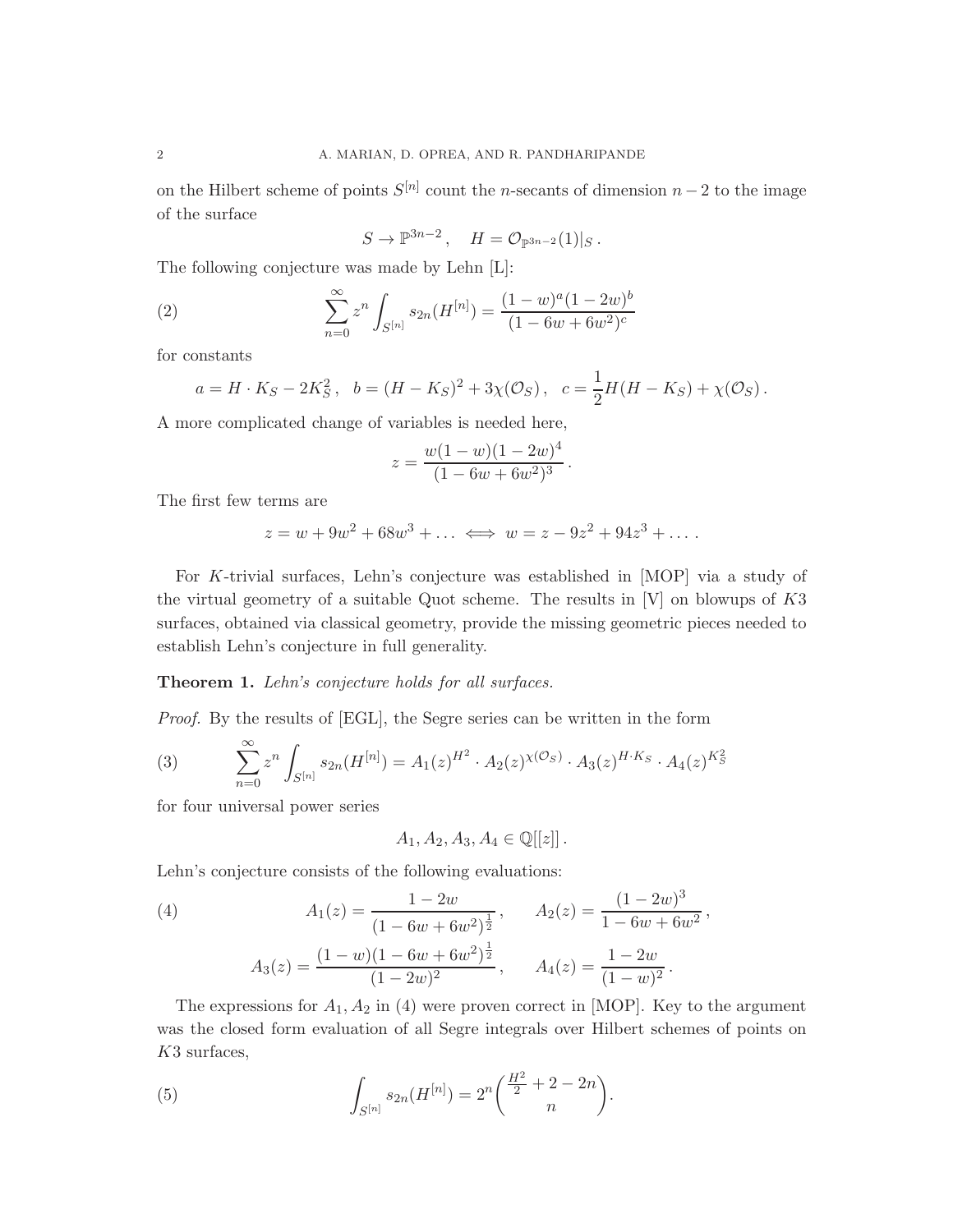We show that the results in [V] on blowups of K3s give the remaining series  $A_3$  and  $A_4$ . To this end, let S be the blowup of a generic primitively polarized K3 surface  $(X, L)$ at one point. Define the line bundle

$$
H=L\otimes E^{-k}
$$

on  $S$  where  $E$  is the exceptional line bundle on the blowup. We have

$$
H\cdot K_S=k\,.
$$

The crucial input is provided by Theorem 3 in  $[V]$ , which, in our notation, states<sup>2</sup>

(6) 
$$
s_{2n}(H^{[n]}) = 0
$$
 whenever  $\chi(H) = 3n - 1$ ,  $k = n - 1$ , or  $k = n$ .

Proposition 19 in [V] furthermore shows that the vanishings (6) uniquely determine the series  $A_3, A_4$ . The series are determined inductively, coefficient by coefficient. However, the closed form expressions for  $A_3$ ,  $A_4$  stated in (4) were left open in [V]. To complete the proof of Lehn's conjecture, it suffices to show

$$
\text{Coeff}_{z^n} \left[ A_1(z)^{H^2} \cdot A_2(z)^{\chi(\mathcal{O}_S)} \cdot A_3(z)^{H \cdot K_S} \cdot A_4(z)^{K_S^2} \right] = 0
$$

for  $\chi(H) = 3n-1$ ,  $k = n-1$ , or  $k = n$ , where the series  $A_1, A_2, A_3, A_4$  are given by (4). We will prove more strongly that whenever  $\chi(H) = 3n - 1$ ,

(7) 
$$
\operatorname{Coeff}_{z^n} \left[ A_1(z)^{H^2} \cdot A_2(z)^{\chi(\mathcal{O}_S)} \cdot A_3(z)^{H \cdot K_S} \cdot A_4(z)^{K_S^2} \right] = \binom{H \cdot K_S - n + 1}{n}.
$$

The binomial expression (7) vanishes for the range

$$
(8) \qquad \qquad n-1 \le k \le 2n-1,
$$

covering in particular the vanishing  $(6)$  in  $[V]$ , and establishing Lehn's conjecture. The resulting closed formula on the K3 blowup,

$$
\int_{S^{[n]}} s_{2n}(H^{[n]}) = \binom{H \cdot K_S - n + 1}{n} \text{ when } \chi(H) = 3n - 1,
$$

can also be seen geometrically: when maximally exploited, the Reider-type argument used by Voisin yields in fact the entire vanishing range (8) for the Segre class. This formula should be compared to the evaluation  $(5)$  for  $K3$  surfaces. However, unlike the K3 case where the Segre integrals were found for all values of  $\chi$ , the present closed expression holds conditionally on  $\chi$  and n.

Let us now establish (7). Writing  $H \cdot K_S = k$ , we see that

$$
\chi(H) = 3n - 1 \implies H^2 = k + 6n - 6.
$$

We obtain

$$
a = H \cdot K_S + \chi(\mathcal{O}_S) = k + 2, \ b = (H - K_S)^2 + 3\chi(\mathcal{O}_S) = -k + 6n - 1,
$$
  

$$
c = \chi(H) = 3n - 1.
$$

<sup>&</sup>lt;sup>2</sup>It would be interesting to see if these Segre vanishings can be obtained also by the methods of [MOP].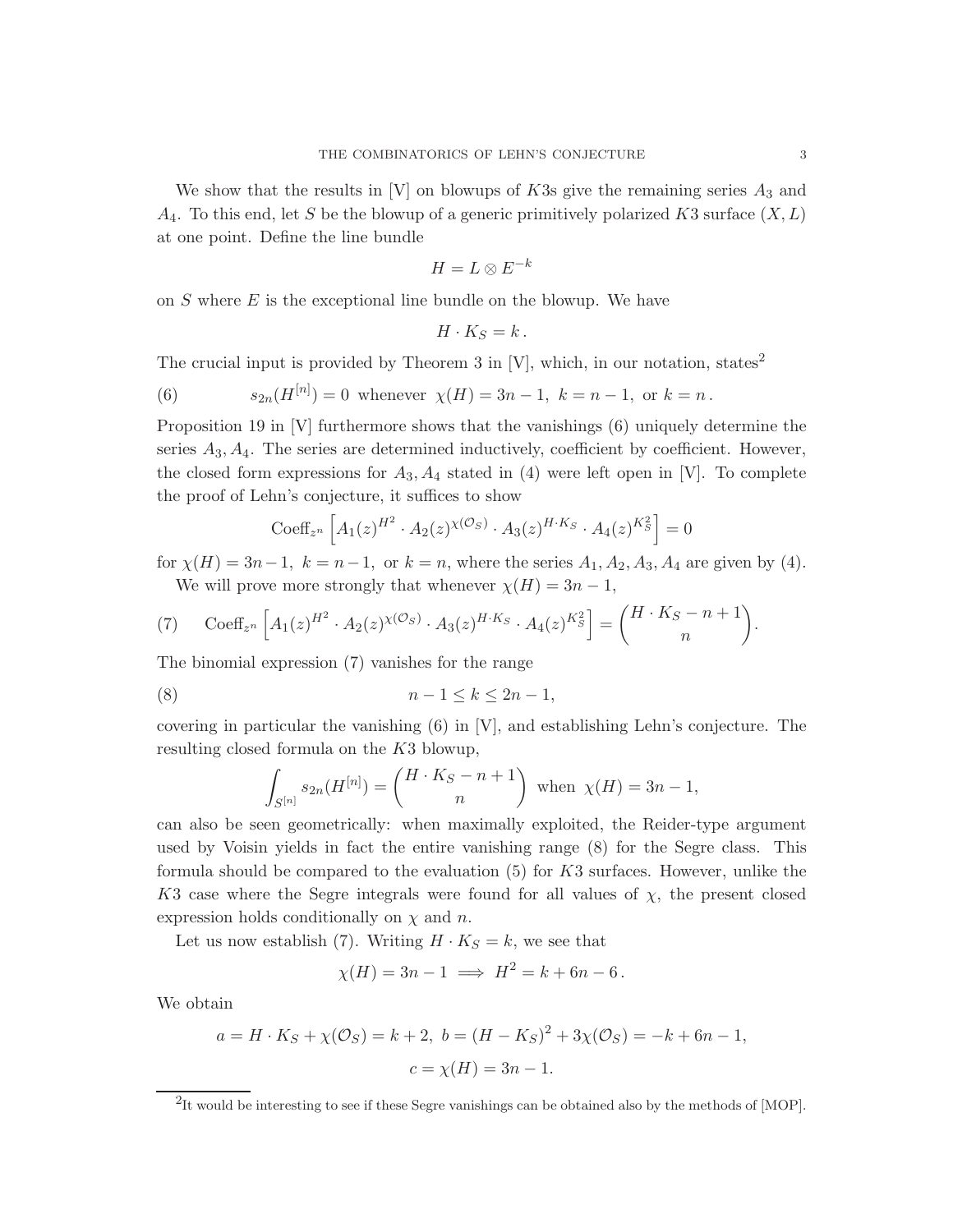Hence, we need to extract the coefficient of  $z^n$  in the expression

$$
\frac{(1-w)^{k+2}(1-2w)^{-k+6n-1}}{(1-6w+6w^2)^{3n-1}}.
$$

It is more convenient to express this coefficient as the residue

$$
\operatorname{Res}_{z=0}\omega
$$

of the differential form

$$
\omega = \frac{(1 - w)^{k+2} (1 - 2w)^{-k+6n-1}}{(1 - 6w + 6w^2)^{3n-1}} \cdot \frac{dz}{z^{n+1}}.
$$

Lehn's change of variables

$$
z = \frac{w(1 - w)(1 - 2w)^4}{(1 - 6w + 6w^2)^3}
$$

is a nonsingular coordinate change near  $w = 0$ 

$$
dz = \frac{(1 - 2w)^3}{(1 - 6w + 6w^2)^3} dw.
$$

Substituting, we obtain

$$
\omega = (1 - w)^{k - n + 1} (1 - 2w)^{-k + 2n - 2} \cdot \frac{dw}{w^{n + 1}}.
$$

A further change of variables

$$
w = \frac{u}{1 + 2u}
$$

turns the form into

$$
\omega = (1+u)^{k-n+1} \cdot \frac{du}{u^{n+1}}.
$$

The residue is now easily computed

$$
\operatorname{Res}_{u=0} \omega = \binom{k-n+1}{n},
$$

thus confirming  $(7)$ .

Remark. Closed formulas for certain Segre integrals similar to (7) hold on blowups of all K-trivial surfaces. By the same methods it can shown that

(i) If  $S$  is the blowup of an Enriques surface at two points, then

$$
\int_{S^{[n]}} s_{2n}(H^{[n]}) = \binom{H \cdot K_S - n + 3}{n}
$$

whenever  $\chi(H) = 3n - 1$ .

(ii) If  $S$  is the blowup of an abelian or bielliptic surface in three points, then

$$
\int_{S^{[n]}} s_{2n}(H^{[n]}) = \binom{H \cdot K_S - n + 5}{n}
$$

whenever  $\chi(H) = 3n - 1$ .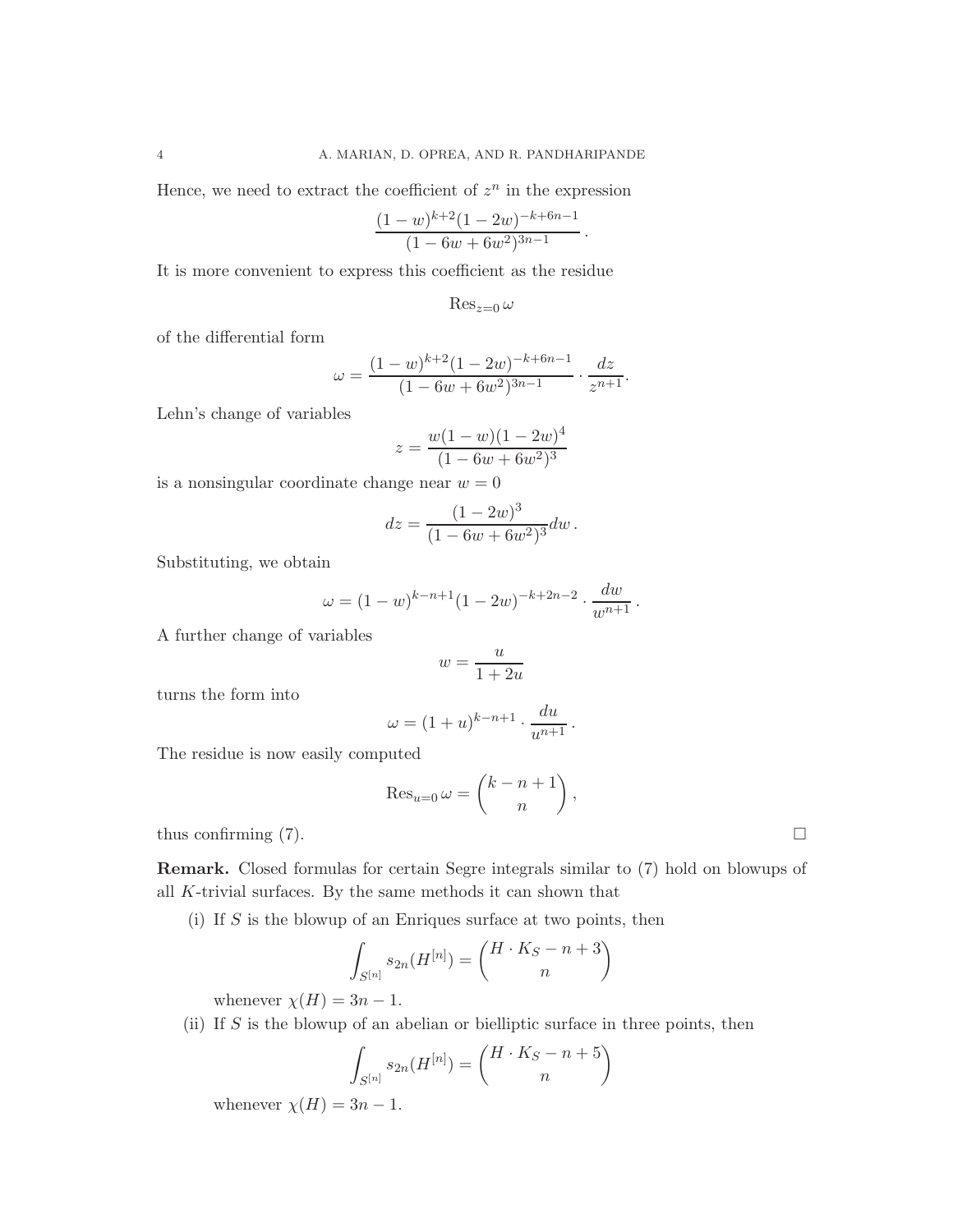Simpler form of the series. For curves, the Segre series writes, according to (1),

(9) 
$$
\sum_{n=0}^{\infty} z^n \int_{C^{[n]}} s_n(H^{[n]}) = A_1(z)^d \cdot A_2(z)^{\chi(\mathcal{O}_C)},
$$

where

$$
A_1(z) = 1 + t
$$
,  $A_2(z) = \frac{(1+t)^2}{1+2t}$ 

under the change of variables

$$
z=-t(1+t).
$$

A similar change of variables for surfaces simplifies the presentation of the universal series  $A_1, A_2, A_3, A_4$  in (3) and is better suited for higher-rank generalizations. Specifically, setting

(10) 
$$
z = \frac{1}{2}t(1+t)^2, \text{ so that } w = \frac{1}{2}\left(1-\sqrt{\frac{1+t}{1+3t}}\right),
$$

a straightforward calculation using (2) yields:

$$
A_1(z) = (1+t)^{\frac{1}{2}},
$$
  
\n
$$
A_2(z) = \frac{(1+t)^{\frac{3}{2}}}{(1+3t)^{\frac{1}{2}}},
$$
  
\n
$$
A_3(z) = \frac{\sqrt{1+t} + \sqrt{1+3t}}{2(1+t)},
$$
  
\n
$$
A_4(z) = \frac{4(1+t)^{\frac{1}{2}}(1+3t)^{\frac{1}{2}}}{(\sqrt{1+t} + \sqrt{1+3t})^2}.
$$

Higher rank. We discuss higher rank analogues of the above formulas. For a pair  $(C, V)$  consisting of a nonsingular projective curve C and a rank r vector bundle V of degree d, we have

(11) 
$$
\sum_{n=0}^{\infty} z^n \int_{C^{[n]}} s_n(V^{[n]}) = A_1(z)^d \cdot A_2(z)^{\chi(\mathcal{O}_C)},
$$

for power series  $A_1(z)$  and  $A_2(z)$  depending upon r. The series  $A_1$  was conjectured in [W], though not in closed form, while the expression for A<sup>2</sup> was left open. Here, we prove the following result.

**Theorem 2.** For formula  $(11)$  in rank r, we have

$$
A_1(-t(1+t)^r) = 1+t, \quad A_2(-t(1+t)^r) = \frac{(1+t)^{r+1}}{1+t(r+1)}.
$$

*Proof of Theorem 2.* To find the series  $A_1$  and  $A_2$ , we need only consider the projective line  $C \simeq \mathbb{P}^1$  with the vector bundle

$$
V=\mathcal{O}_{\mathbb{P}^1}\otimes \mathbb{C}^{r-1}\oplus \mathcal{O}_{\mathbb{P}^1}(d)\,.
$$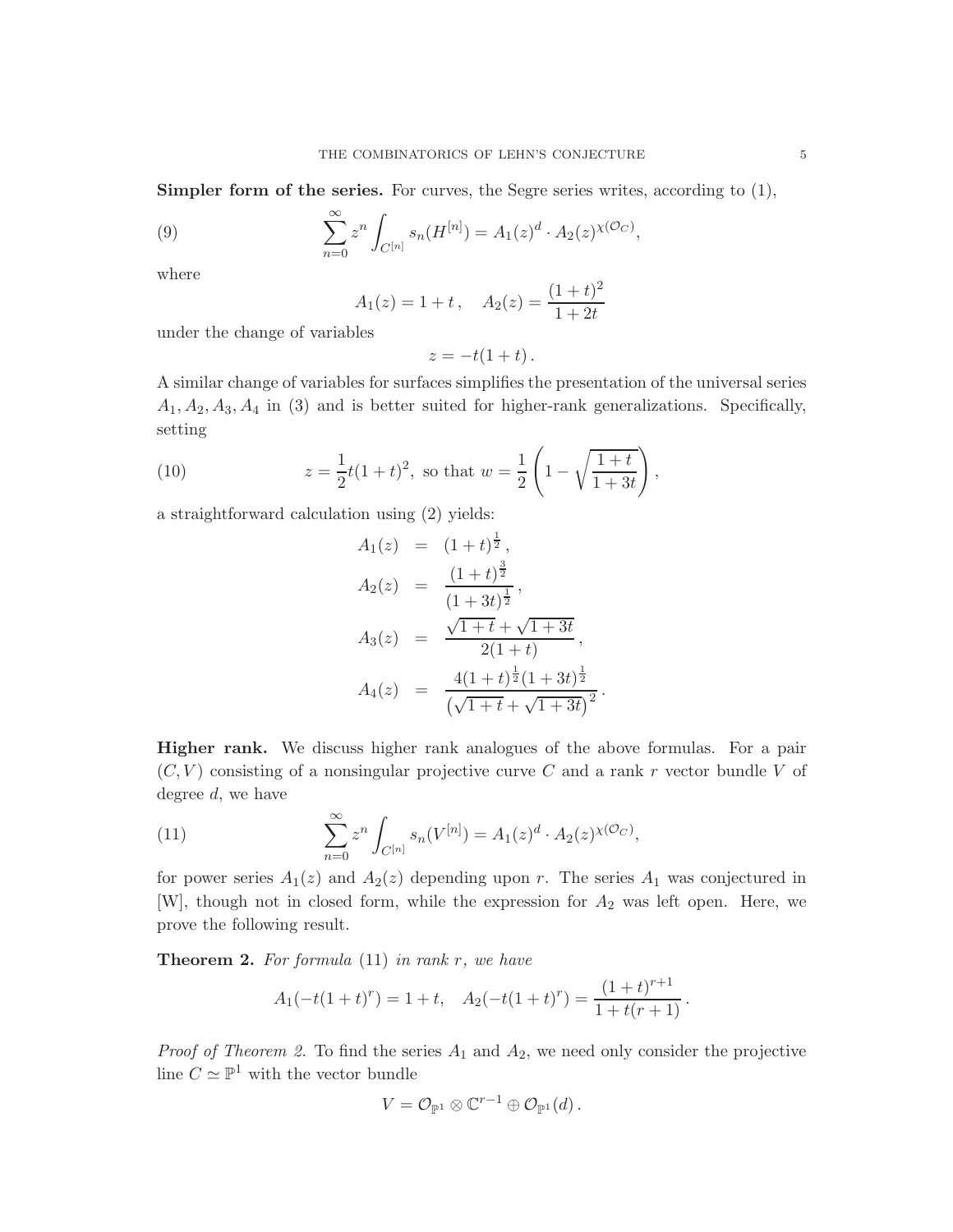We obtain

$$
V^{[n]} = \mathcal{O}^{[n]} \otimes \mathbb{C}^{r-1} \oplus (\mathcal{O}(d))^{[n]}.
$$

The Hilbert scheme of points is simply  $(\mathbb{P}^1)^{[n]} \simeq \mathbb{P}^n$ , and the universal subscheme  $\mathcal{Z} \hookrightarrow$  $\mathbb{P}^n \times \mathbb{P}^1$  is given by

$$
\mathcal{O}(-\mathcal{Z})=\mathcal{O}_{\mathbb{P}^n}(-1)\boxtimes \mathcal{O}_{\mathbb{P}^1}(-n)\,.
$$

It follows that

ch 
$$
\mathcal{O}(d)^{[n]}
$$
 = ch  $\mathbb{R}\text{pr}_{*} (\mathcal{O}_{\mathcal{Z}} \otimes \mathcal{O}_{\mathbb{P}^{1}}(d))$   
\n= ch  $\mathbb{R}\text{pr}_{*} ((\mathcal{O} - \mathcal{O}(-\mathcal{Z})) \otimes \mathcal{O}_{\mathbb{P}^{1}}(d))$   
\n= ch  $(H^{0}(\mathcal{O}_{\mathbb{P}^{1}}(d)) \otimes \mathcal{O}_{\mathbb{P}^{n}} - H^{\bullet}(\mathcal{O}_{\mathbb{P}^{1}}(d - n)) \otimes \mathcal{O}_{\mathbb{P}^{n}}(-1))$   
\n=  $(d+1) - (d-n+1) \cdot \exp(-h)$ 

Here, we write h for the hyperplane class on  $\mathbb{P}^n$ . We can then find the Chern roots of  $(\mathcal{O}(d))^{[n]}$  yielding the following expression for the Segre class

$$
s(\mathcal{O}(d)^{[n]}) = (1-h)^{d-n+1}.
$$

Consequently

$$
s(V^{[n]}) = (1-h)^{d-rn+r} \implies \int_{\mathbb{P}^n} s_n(V^{[n]}) = (-1)^n \binom{d-rn+r}{n}.
$$

We conclude that

(12) 
$$
\sum_{n=0}^{\infty} (-1)^n {d-rn+r \choose n} \cdot z^n = A_1(z)^d \cdot A_2(z).
$$

To finish the proof, we invoke the following result which was first proved in [MOP] for  $r=2.$ 

Lemma 3. After the change of variables

$$
z = t(1+t)^r,
$$

we have

$$
\sum_{n=0}^{\infty} {d-rn+r \choose n} \cdot z^n = \frac{(1+t)^{d+r+1}}{1+t(r+1)}.
$$

*Proof.* We confirm that the coefficient of  $z^n$  in the expression

$$
\frac{(1+t)^{d+r+1}}{1+t(r+1)}
$$

equals  $\binom{d-rn+r}{r}$  $\binom{n+r}{n}$  via a residue calculation. To this end, it suffices to prove that

$$
\text{Res}_{z=0} \frac{(1+t)^{d+r+1}}{1+t(r+1)} \cdot \frac{dz}{z^{n+1}} = \binom{d-rn+r}{n}.
$$

For the change of variables  $z = t(1 + t)^r$  we compute

$$
dz = (1+t)^{r-1}(1+t(r+1)) dt.
$$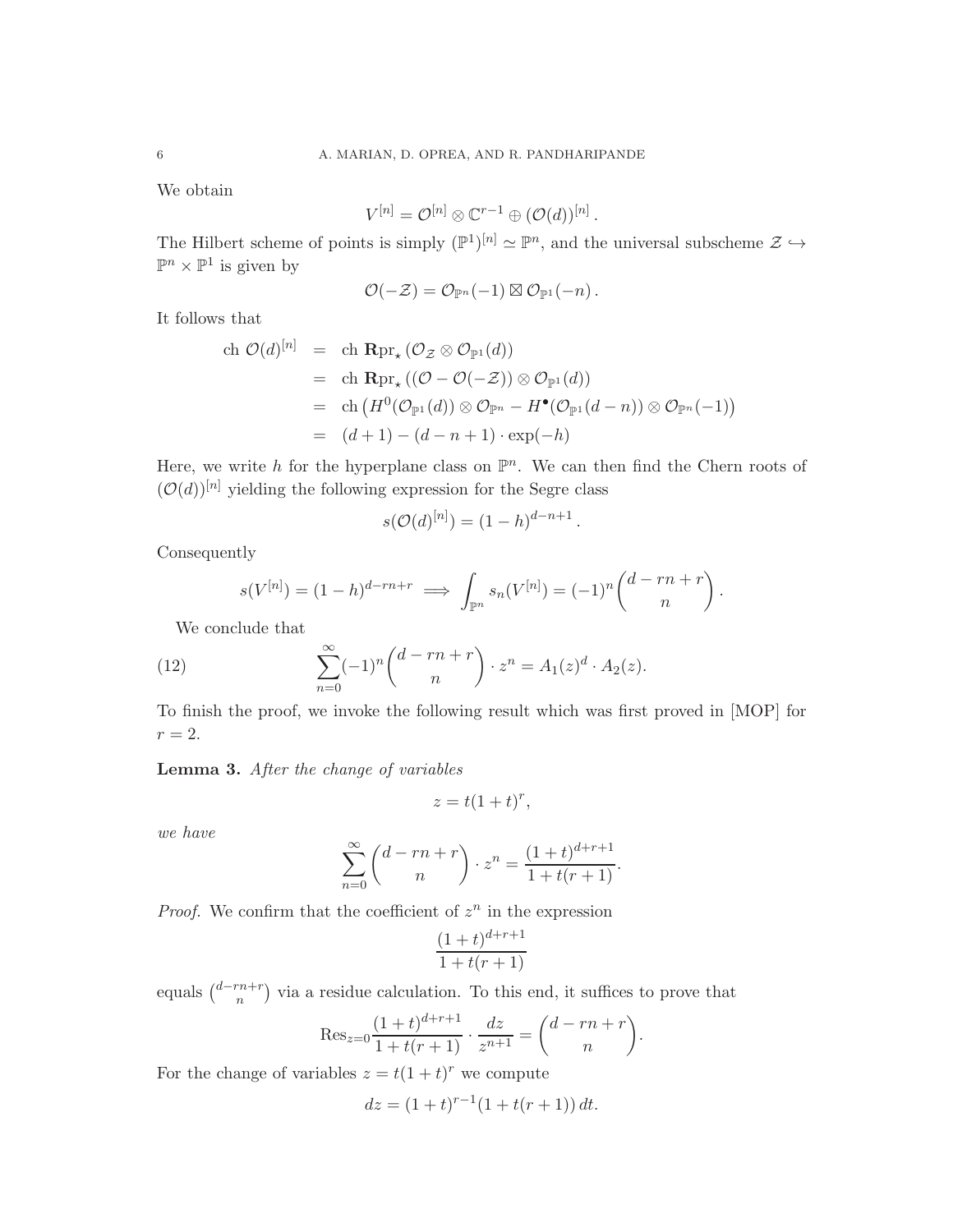Therefore,

$$
\operatorname{Res}_{z=0} \frac{(1+t)^{d+r+1}}{1+t(r+1)} \cdot \frac{dz}{z^{n+1}} = \operatorname{Res}_{t=0} \frac{(1+t)^{d-rn+r}}{t^{n+1}} dt = \binom{d-rn+r}{n}.
$$

Surfaces. For surfaces, a complete higher rank analogue of Lehn's conjecture is an open question. In this direction, several conjectures were recently formulated by D. Johnson [J], relating Segre theory to Verlinde theory in the Hilbert scheme context. Johnson's formulation of the conjectures was inspired by counts of points of 0-dimensional Quot schemes and strange duality, similar to the strategy used to prove strange duality for curves in [MO]. In the surface case, strange duality was pursued along these lines in [BGJ]. We sharpen the conjectures in [J], providing closed formulas for some of the series involved.

Specifically, consider a pair  $(S, V)$  where V is a rank s vector bundle on a nonsingular projective surface S. The associated vector bundle  $V^{[n]}$  on the Hilbert scheme has rank sn. By passing to resolutions,  $V^{[n]}$  makes sense for all K-theory classes V.

The following integrals of  $V^{[n]}$  depend on five universal power series

(13) 
$$
\sum_{n=0} z^n \int_{S^{[n]}} c_{2n}(V^{[n]}) =
$$

$$
A_1(z)^{c_2(V)} \cdot A_2(z)^{\chi(c_1(V))} \cdot A_3(z)^{\frac{1}{2}\chi(\mathcal{O}_S)} \cdot A_4(z)^{K_S \cdot c_1(V) - \frac{1}{2}K_S^2} \cdot A_5(z)^{K_S^2}.
$$

After changing V into  $-V$  in K-theory, the above expressions turn into Segre integrals of higher rank vector bundles. Hence, equation (13) generalizes Lehn's formula.

To connect with Verlinde theory, we recall first a result of [EGL] regarding the holomorphic Euler characteristics of tautological line bundles:

(14) 
$$
\sum_{n=0}^{\infty} z^n \chi(S^{[n]}, H_n \otimes E^r) = f_r(z)^{\frac{1}{2}\chi(\mathcal{O}_S)} \cdot g_r(z)^{\chi(H)} \cdot a_r(z)^{H \cdot K_S - \frac{1}{2}K_S^2} \cdot b_r(z)^{K_S^2}.
$$

Here,  $H_n$  denotes the line bundle induced by  $H = \det V$  on the symmetric product, and E is  $-\frac{1}{2}$  $\frac{1}{2}$  of the exceptional divisor. By [J] and [EGL], the two series corresponding to K-trivial surfaces are determined in closed form

$$
f_r(z) = \frac{(1+t)^{r^2}}{1+r^2t}, \quad g_r(z) = 1+t
$$

after the change of variables

$$
z = t(1+t)^{r^2-1}.
$$

As is usually the case, the series  $a_r, b_r$  are unknown.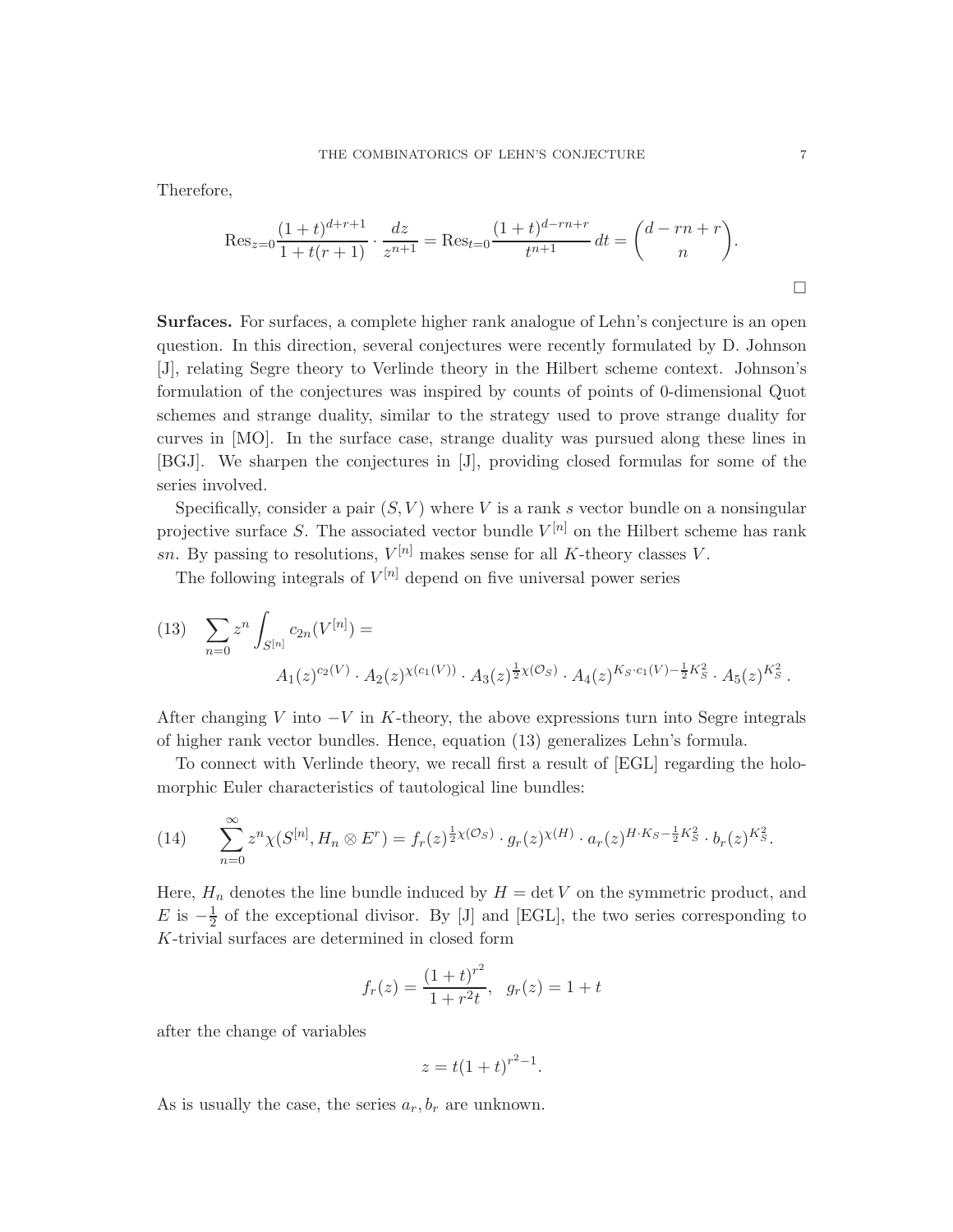Refining the conjectures<sup>3</sup> in  $[J]$ , we provide closed expressions for the series in  $(13)$ corresponding to  $K$ -trivial surfaces. The last two series are surprisingly connected in a very precise fashion to the unkown series  $a_r, b_r$  of (14).

**Conjecture 1.** Let  $V \rightarrow S$  be a vector bundle<sup>4</sup> of rank  $s = r + 1$ . After the change of variables

$$
z = -\frac{1}{r}t(1+t)^{-r}, \quad w = \frac{t(-r + (-r+1)t)^{r^2-1}}{(-r(1+t))^{r^2}},
$$

we have

$$
A_1(z) = (-r)^{-r-1} \cdot (1+t)^{-r} \cdot (-r+(-r+1)t)^{r+1},
$$
  
\n
$$
A_2(z) = (-r)^r \cdot (1+t)^{r-1} \cdot (-r+(-r+1)t)^{-r},
$$
  
\n
$$
A_3(z) = (-r)^{r^2} \cdot (1+t-rt)^{-1} \cdot (1+t)^{(r-1)^2} \cdot (-r+t(-r+1))^{-r^2},
$$
  
\n
$$
A_4(z) = a_r(w),
$$
  
\n
$$
A_5(z) = b_r(w).
$$

Furthermore, using the solution of Lehn's conjecture, we are able to predict the first nontrivial<sup>5</sup> examples of the unknown series  $a_r, b_r$  corresponding to  $r = \pm 2$ .

Conjecture 2. After the change of variables

$$
w = \frac{t(2+3t)^3}{16(1+t)^4},
$$

we have

$$
a_{-2}(w) = \frac{1}{a_2(w)} = \frac{2+3t}{\sqrt{1+t}} \cdot \frac{1}{\sqrt{1+t} + \sqrt{1+3t}},
$$
  
\n
$$
b_{-2}(w) = b_2(w) = 4\sqrt{2+3t} \cdot \frac{(1+t)^{1/4} \cdot \sqrt{1+3t}}{(\sqrt{1+t} + \sqrt{1+3t})^{5/2}}.
$$

These formulas are connected to the series appearing in Lehn's rank 1 formula. We have checked the term by term expansions pertaining to both  $a_{\pm 2}$  and  $b_{\pm 2}$  to high order.

In case S is a K3 surface, the series  $a_r$  and  $b_r$  play no role since  $K_S$  vanishes. The expressions for the series  $A_1, A_2, A_3$  were confirmed in [MOP2], partially proving Conjecture 1.

Acknowledgements. We thank C. Voisin and A. Szenes for discussions about Lehn's conjecture, and we thank D. Johnson for sharing with us additional numerical data. A.M. was supported by the NSF through grant DMS 1601605. D. O. was supported by the NSF through grant DMS 1150675. R.P. was supported by the Swiss National Science

<sup>&</sup>lt;sup>3</sup>The series  $A_1, \ldots, A_5$  up to order 6 in z were calculated in [J]. The numerical data in [J] played an important role in our formulation of Conjecture 1.

<sup>&</sup>lt;sup>4</sup>For rank  $s = 1$  (corresponding to  $r = 0$ ), the Chern class  $c_{2n}(V^{[n]})$  is trivial for  $n > 0$  since  $V^{[n]}$  is only of rank n. The formulas of Conjecture 1 are singular in the  $r = 0$  case.

<sup>&</sup>lt;sup>5</sup>We have  $a_0 = a_{\pm 1} = b_0 = b_{\pm 1} = 1$ .